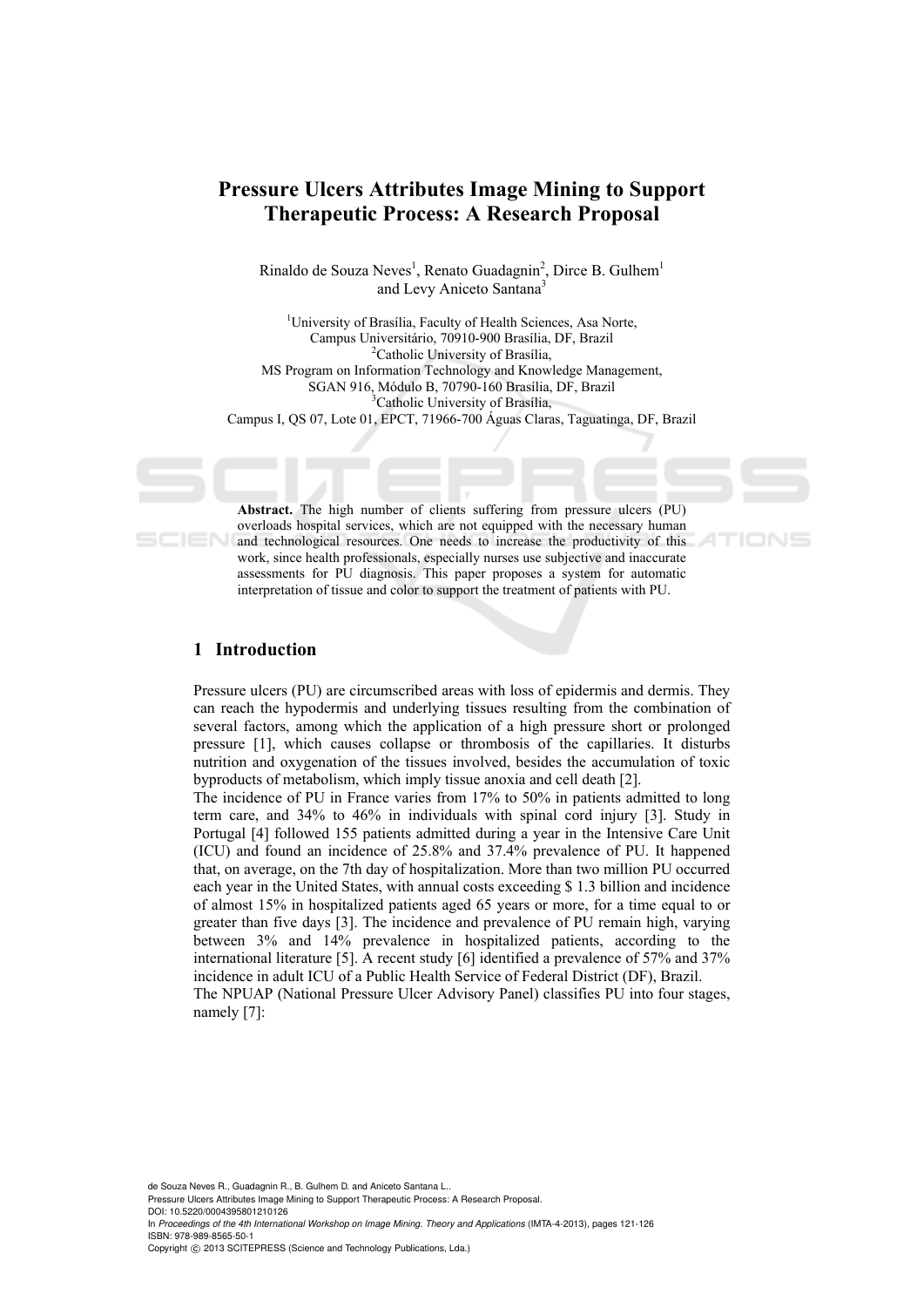- Stage I –not whitish erythema in intact skin occurs, which precedes the ulceration;
- Stage II partial skin lesion occurs, including epidermis or dermis;

• Stage III - total skin lesion occurs, causing damage or necrosis of the subcutaneous layer, which may deepen, but not reaching the fascia;

• Stage IV - full skin lesion occurs with extensive destruction, tissue necrosis or damage to muscle, bone or supporting structures.

The tissue and color of a PU identify the healing phase in a wound, since each phase presents differentiated tissues in accordance with the physiology of healing. The process of wound healing comprises three complex and coordinated phases: (1) inflammatory or exudative, (2) proliferative or fibroblastic, and (3) remodeling or maturation.

In the inflammatory phase performs vascular reactions take place. The wound is prepared for wound healing, cells residue and devitalized tissues are removed. Such vascular reactions include primarily transient vasoconstriction of lymphatic and blood vessels, and then vasodilatation which increases local blood flow.

The proliferative phase extends until complete epithelialization of the wound. It is characterized by the migration of endothelial cells from the periphery to the center of the lesion and by generation of granular and rosy tissue. It consists of a biological process known as angiogenesis or neovascularization.

In the remodeling phase, a reorganization of collagen fibers and their replacement **Example 20** occur. Insofar as remodeling progresses, the bright pink tissue coloration is replaced by a softer tone until achieving a whitish tone that characterizes a mature lesion [8].

An accurate evaluation of a PU provides relevant data to prognosis and best treatment. It includes number of ulcers, its location, stages, measurements (length, width and depth), tunnels existence, presence of necrotic tissue, exudate or odor, and surrounding skin aspect. Healing process can be evaluated by checking reduction of size, drainage, necrotic tissue and appearance of granulation tissue and the circumjacent skin [9].

Histologically differentiated PU tissues can be identified by different colors that show the status of the wound. Granulation tissue is the formation of a new tissue and appears in bright red tones. Fibrin exudate demonstrates cellular degradation that looks yellow or esfacelos that looks greenish-yellow [8]. The necrotic tissue represents a dead and dehydrated tissue, is usually black, but can also be yellow when the necrosis is infected [10] [11] or dark brown [8]. Epithelialization tissue represents the healthy healing and progresses from PU margin to PU center. It has pinkish-white appearance. Furthermore, a PU may have a green color, when there is bacterial growth  $[10]$   $[11]$ .

PU closing is directly influenced by tissue loss. Its percent values inform the development of the healing process. Tissue color and texture are classified in:

- devitalized tissue that looks pale, dark, brittle and susceptible to spontaneous bleeding, indicating ongoing infectious process;
- dehydrated necrotic tissue (gray-black crust), slough (soft tissue greenishbrown) and fibrotic whitish tissue;
- yellow fibrinous tissue with creamy consistency, which represents the amount of cellular degradation and may partially or totally cover the extent of the ulcer;
- granulation tissue with red, shiny, wet, highly vascularized aspect;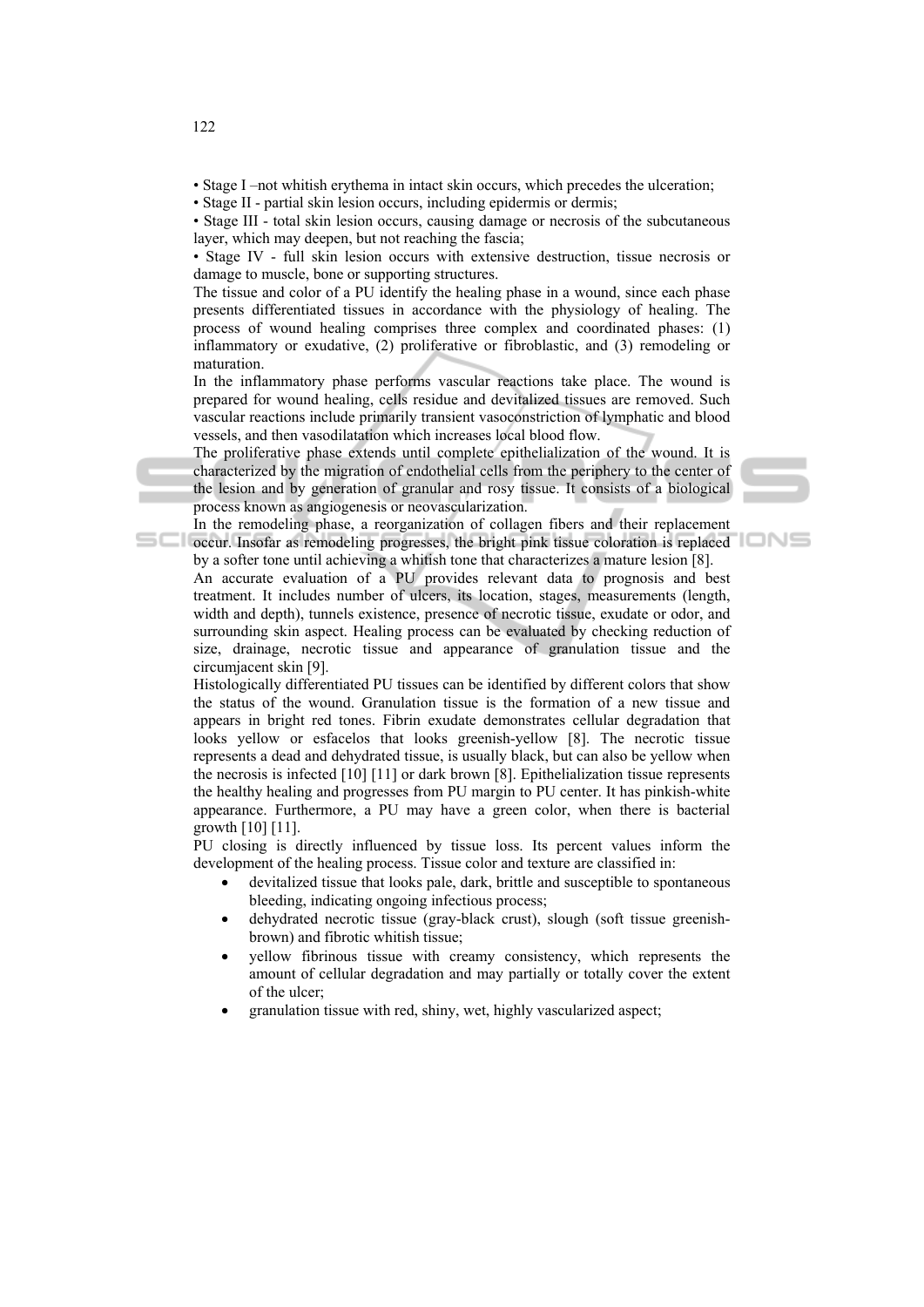epithelialization tissue with pinkish white appearance, which progresses from the margin to the center of the ulcer. [12].

The system RYB (red, yellow, black) is another classification technique for open injuries based on color. It categorizes the wound through observation of red, yellow or black and its variations. PU color indicate the factors that delays the healing process [13].

The research aims to develop a non-invasive system for automatic interpretation of color to support the treatment of patients with PU. Artificial Intelligence seeks solutions for various problems expressed by large data amounts through computational tools [14]. Its application to the present problem consists in generating diagnosis support information from PU tissues pictures processed by the software Weka (Waikato Environment for Knowledge Analysis).

The Weka software is a free open source software, for data mining, developed in Java, within specifications of the General Public License (GPL). This study will use Weka for PU images mining. Each PU case has a set of attributes, and one can derive relationships among them as well as infer the value of a certain attribute, based on knowledge of values of other attributes in a new PU case. [15] [16].

This sort of knowledge discovery is quite valuable to identify relationships between attributes. Image Mining identifies patterns in a collection of images in a specific area. The system memorizes the characteristics of a set of images. So it becomes able to classify each new image. :chnology

This project proposes a system to inform the stage of a PU on the basis of prior learning from a set of PU images.

#### **2 Motivation**

The high number of clients suffering from wounds overloads the outpatient and hospital services that are often not equipped with technological and human resources needed to treat them.

In DF (Brazil), there has been an increase in cases of clients suffering from PU, which somehow requires the services of State Department of Health of the Federal District (DF-SES). A prospective study in a public hospital in the DF-SES found that, among 217 interned patients, 51 patients developed PU. So the incidence was 23.5% and its prevalence 76.5% [17]. Nurses and other health professionals use imprecise and subjective evaluations for diagnosis of PU tissue and color during their routine care of patients with wounds. Thus, a system for interpretation of tissue (texture) and color of the PU in patients with wounds will be very useful.

### **3 Methods**

The project will be developed in Brasilia Health Regional of Samambaia, of State Department of Health of the Federal District (DF-SES). It will be performed a survey of regional PU patients that satisfy inclusion criteria.

'IONS

سا ا سا

A L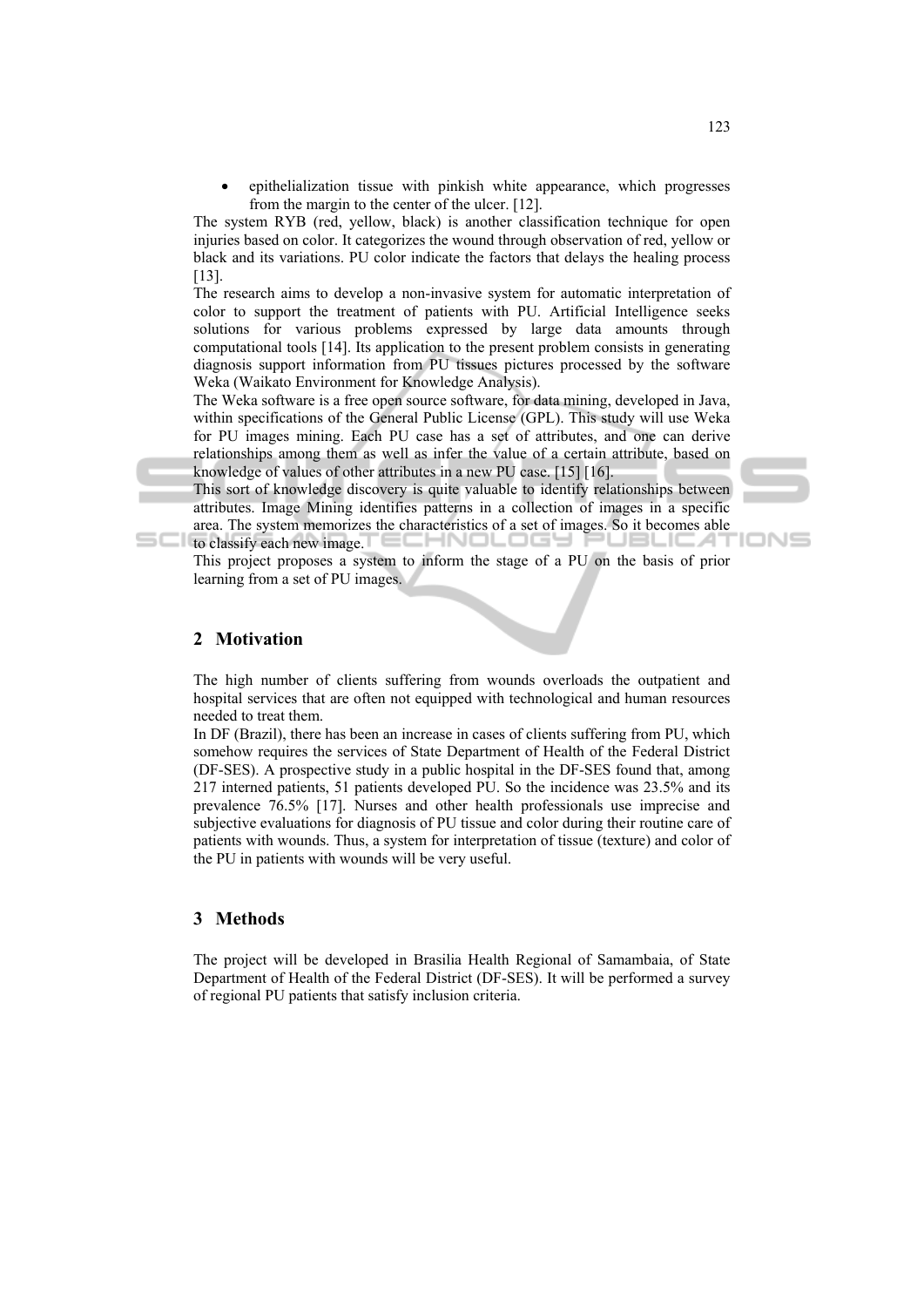#### **3.1 Sample**

Males and females will be randomly selected. They should be aged from 18 to 80, be treated Regional Samambaia, have PU with stage I, II, III and IV, have signed the Statement of Consent concerning use of scientific pictures. The sample consists of 25 participants.

#### **3.2 Data Collection**

Data will be collected through a form as follows.

- identification data: name, gender, age, ethnicity, marital status, occupation, education level and medical diagnostics;
- general health data: additional illnesses, medication, smoking, alcohol consumption, thermoregulation, nutrition, urinary and bowel elimination, sleep and rest, self-care, self-esteem;
	- PU evaluation data: number of ulcers, performed treatments, stage classification, etiology, thickness, measurement, location, appearance, border type, amount and type of exudate, odor and pain.

The data collection instrument included the necessary information for diagnosis that was tested on a group of 11 clients of Neurological Research Project "Validation tools for qualitative and quantitative evaluation," developed in the Neurosurgery Unit of Hospital de Base do Distrito Federal (HBDF). It was approved by the Research Ethics Committee (REC) of Foundation of Research and Education in Health Sciences (FEPECS) by Official Opinion number 235/2012.

#### **3.3 Image Capturing**

PU pictures will be the information source for image mining pictures with software Weka. The PU will be photographed for assessment of skin (texture) and color of the PU. Pictures will be taken with a camera with 18 megapixels resolution of recording images of 5184 by 3456 pixels in jpg format.

The camera will be used without flash, positioned at a right angle relative to the wound bed at a distance of 30cm to the PU. For metric reference a 3cm side square object will be set inside image field as close as possible to the wound. Furthermore, the customer PU will be positioned in favor of sunlight. Artificial light will be turned off.

#### **3.4 Data Analysis**

Research project will be performed by means of following steps:

Step 1. Definition of data of patients with PU (age, clinical data, overall condition, size, color red, black, yellow, etc.) that allow diagnosis of texture and color of tissue in addition with visual observation and other attributes. To load the data into Weka, files will be converted to the format file attribute-relation (ARFF).

124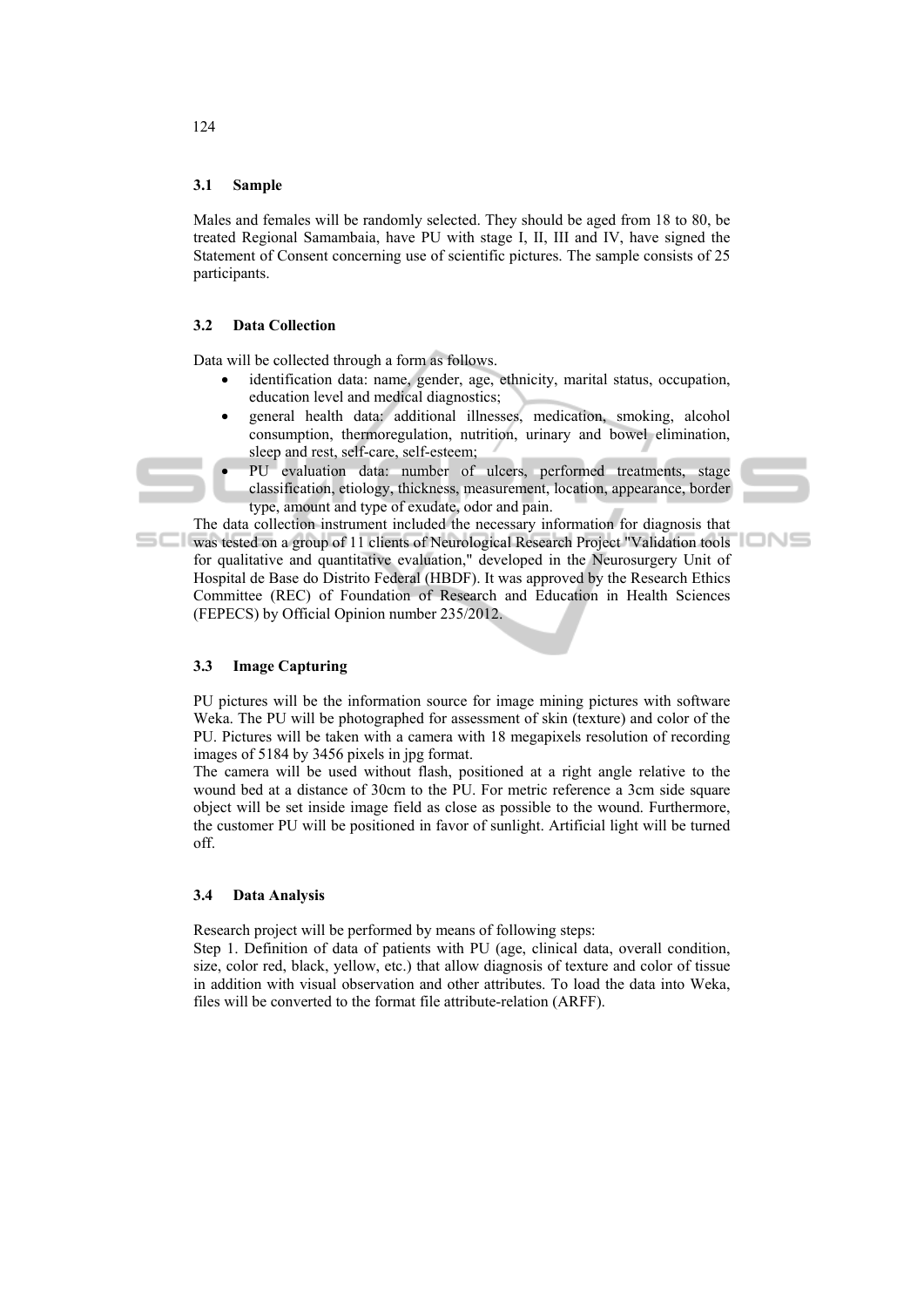Step 2. Definition of possible diagnoses of the tissue and color of the PU and the variables of each individual research participant. Diagnosis is a consequence of data from the patient, color and texture of the PU. This information set will be sent to a data mining procedure in order to detect relationships between these data and PU. Thus, one can infere new information to support diagnostic process inside therapeutic procedures.

Step 3. Construction of case base, with values for each attribute.

Step 4. Image pre-processing for noise suppression and enhancement of features of interest [18] [19] [20]. Analysis of the data by software Weka, which allows construction of a decision tree from training records. Different classification filters will be tested, in order to find the one that is more adequate for UP tissue and color analysis. The sample will be relevant to train the classification algorithm.

Step 5. Checking accuracy degree of the tree from test cases. By submitting data to a set of individuals with PU for training, the system informs the degree of accuracy of the tree.

Step 6. Evaluation of decision tree built as a tool for diagnosis support.

Step 7. Development of software in conjunction with software Weka for automated analysis and interpretation of tissue color PU, based on achieved results.

**ECHNOLOGY PI** 

JBL



# **4 Expected Results**

Once medical decisions concerning UP patients depends strongly from image analysis that can be computationally processed, it seems possible to develop an effective support for health assistance. UP wounds can however occur in a wide range of forms. First only planar UP should be studied because they allow better picture-based interpretation to follow a therapeutic process.

A computational tool for evaluating the tissue and color in patients with PU will be developed. System advances will enable support to PU treatment therapy, improving the quality of nursing care to patients with PU and reducing factors that increase the vulnerability of the individual to deterioration of his health problems that are also caused by presently used invasive therapy.

# **5 Final Remarks**

The results to be achieved from this project will enable the development of similar initiatives in other areas of hospital care that also use medical images. The success of this technology is directly related to not requiring substantial resources for deployment. Health assistance needs to be substantially improved in Brazil and PU automatic analysis can be a contribution. A large-scale use of such instruments will be possible with low cost and also with the simplicity of its use by personnel without sophisticated professional qualification.